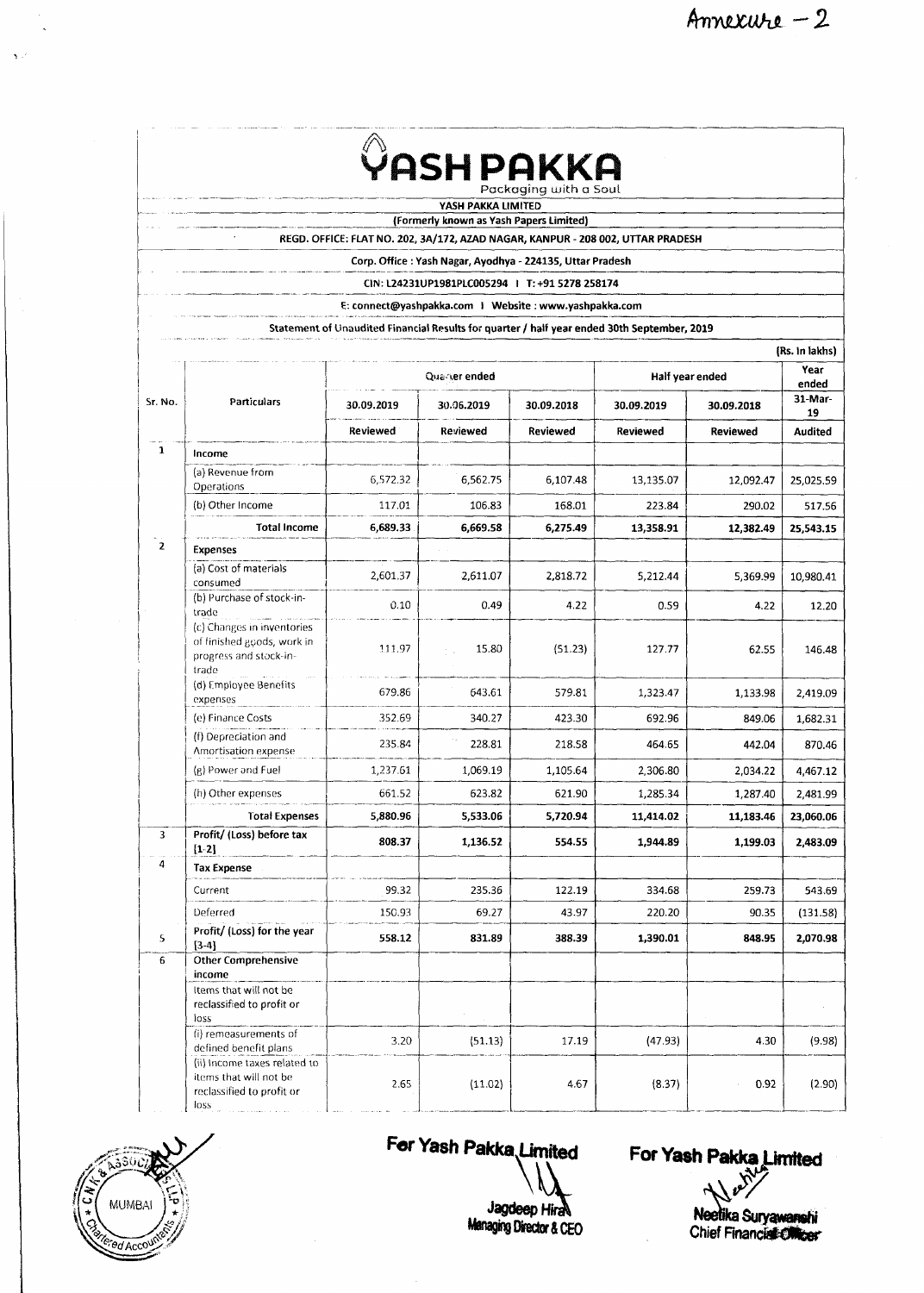|   | <b>Total Other</b><br>Comprehensive Income                        | 5.85     | (62.15)  | 21.86    | (56.30)  | 5.22     | (12.88)  |
|---|-------------------------------------------------------------------|----------|----------|----------|----------|----------|----------|
|   |                                                                   |          |          |          |          |          |          |
| 7 | <b>Total Comprehensive</b><br>Income for the year [5+6]           | 563.97   | 769.74   | 410.25   | 1,333.71 | 854.17   | 2,058.10 |
| 8 | Paid-up equity share<br>capital (FV per share Rs.<br>$10/-$ each) | 3,524.00 | 3,524.00 | 3,524.00 | 3,524.00 | 3,524.00 | 3,524.00 |
| 9 | Earnings per share (FV per<br>share Rs. 10/- each)                |          |          |          |          |          |          |
|   | (a) Basic (Rs)                                                    | 1.58     | 2.36     | 1.10     | 3.94     | 2.41     | 5.88     |
|   | (b) Diluted (Rs)                                                  | 1.58     | 2.36     | 1.10     | 3.94     | 2.41     | 5.88     |

### For Yash Pakka Limited

**Jagdeep Hirav) Managing Director & CEO**  **For Yash Pakka Limited Reserves** 

Z

<sup>neetika</sup> Suryawanshi<br>`hiof Finsuryawanshi Criter Financial Officer

ALARS AND ACCOUNT OF THE REAL PROPERTY

 $\overline{a}$ 

 $\ddot{\phantom{1}}$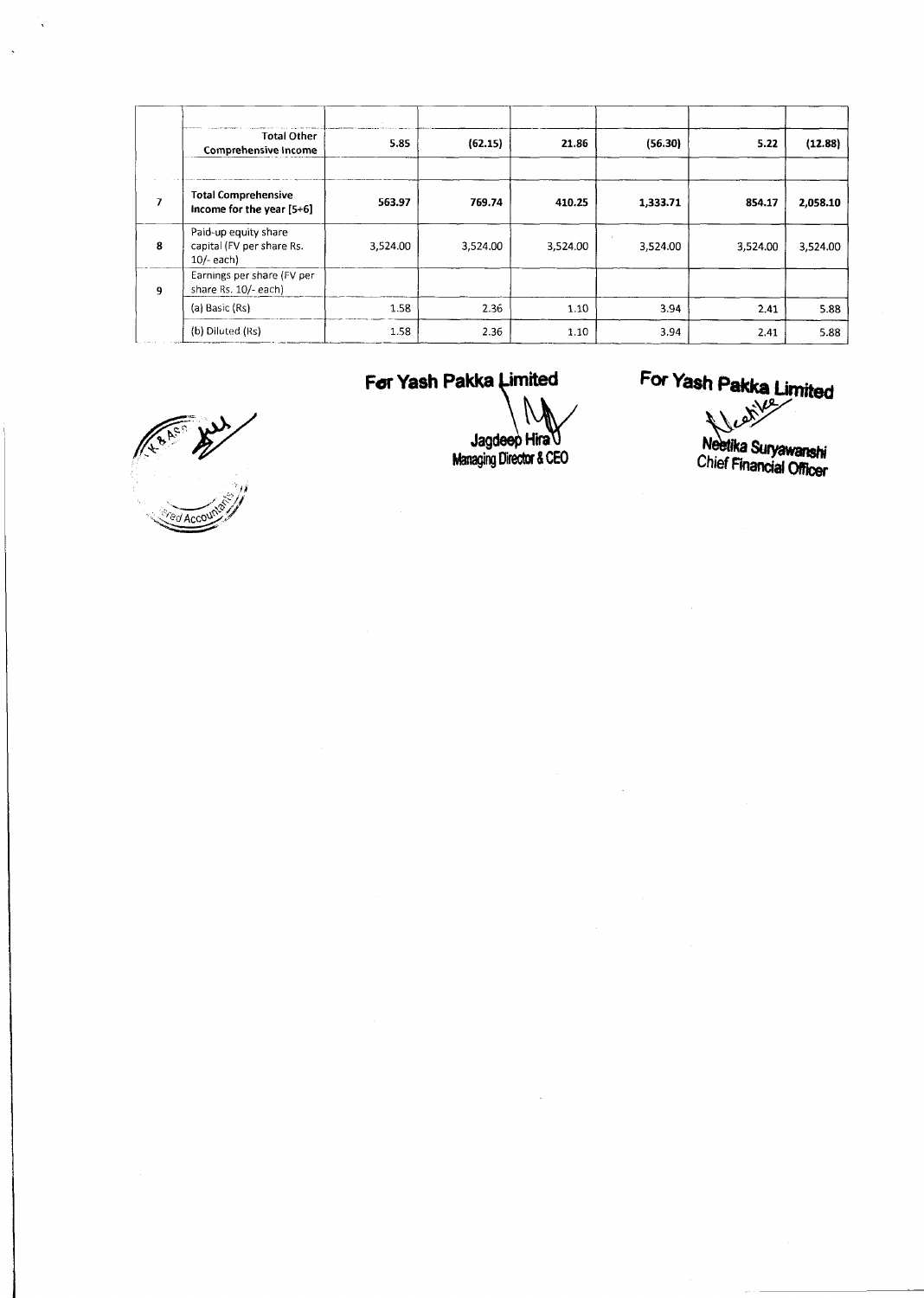|              |                                                                                 |                                | Segment wise Revenue, Results, Assets and Liabilities |                                |                                  |                                         |                               |
|--------------|---------------------------------------------------------------------------------|--------------------------------|-------------------------------------------------------|--------------------------------|----------------------------------|-----------------------------------------|-------------------------------|
|              |                                                                                 |                                |                                                       |                                |                                  |                                         | (Rs. In lakhs)                |
| Sr No.       | <b>Particulars</b>                                                              | Quarter<br>ended<br>30.09.2019 | Quarter<br>ended<br>30.06.2019                        | Quarter<br>ended<br>30.09.2018 | Half year<br>ended<br>30.09.2019 | <b>Half year</b><br>ended<br>30.09.2018 | Year ended<br>31-Mar-<br>2019 |
|              |                                                                                 | Reviewed                       | <b>Reviewed</b>                                       | <b>Reviewed</b>                | Reviewed                         | <b>Reviewed</b>                         | <b>Audited</b>                |
| $\mathbf{1}$ | <b>Segment Revenue (Sales and</b>                                               |                                |                                                       |                                |                                  |                                         |                               |
|              | Other operating income)                                                         |                                |                                                       |                                |                                  |                                         |                               |
|              | - Paper & Pulp                                                                  | 6,278.80                       | 6,229.66                                              | 5,846.55                       | 12,508.46                        | 11,728.82                               | 23,853.32                     |
|              | - Moulded Products                                                              | 410.53                         | 439.92                                                | 428.94                         | 850.45                           | 653.67                                  | 1,689.83                      |
|              | Sub-total                                                                       | 6,689.33                       | 6,669.58                                              | 6,275.49                       | 13,358.91                        | 12,382.49                               | 25,543.15                     |
|              | Less: Unallocable Revenue                                                       |                                |                                                       |                                |                                  |                                         |                               |
|              | <b>Total Revenue</b>                                                            | 6,689.33                       | 6,669.58                                              | 6,275.49                       | 13,358.91                        | 12,382.49                               | 25,543.15                     |
| $\mathbf{z}$ | <b>Segment Results</b><br>Profit before tax from each<br>segment                |                                |                                                       |                                |                                  |                                         |                               |
|              | - Paper & Pulp                                                                  | 1,008.97                       | 1,376.32                                              | 792.80                         | 2,385.29                         | 1,682.50                                | 3,333.20                      |
|              | <b>Moulded Products</b>                                                         | (186.82)                       | (210.72)                                              | (226.23)                       | (397.54)                         | (457.11)                                | (786.39)                      |
|              | Sub-total                                                                       | 822.15                         | 1,165.60                                              | 566.57                         | 1,987.75                         | 1,225.39                                | 2,546.81                      |
|              | Less:<br>Other un-allocable<br>expenditure<br>Add:<br>Other un-allocable income | (13.78)                        | (29.08)                                               | (12.02)                        | (42.86)                          | (26.36)                                 | (63.72)                       |
|              | Profit/ Loss Before Tax                                                         | 808.37                         | 1,136.52                                              | 554.55                         | 1,944.89                         | 1,199.03                                | 2,483.09                      |
| 3            | <b>Segment Assets</b>                                                           |                                |                                                       |                                |                                  |                                         |                               |
|              | - Paper & Pulp                                                                  | 20,237.30                      | 21,161.59                                             | 18,705.04                      | 20,237.30                        | 18,705.04                               | 20,631.71                     |
|              | - Moulded Products                                                              | 5,624.13                       | 5,827.51                                              | 6,880.66                       | 5,624.13                         | 6,880.66                                | 6,337.43                      |
|              | Sub-total                                                                       | 25,861.43                      | 26,989.10                                             | 25,585.70                      | 25,861.43                        | 25,585.70                               | 26,969.14                     |
|              | Add:                                                                            |                                |                                                       |                                |                                  |                                         |                               |
|              | Un-allocable assets                                                             | 73.95                          |                                                       | 106.11                         | 73.95                            | 106.11                                  | 85.95                         |
|              | <b>Total Assets</b>                                                             | 25,935.38                      | 26,989.10                                             | 25,691.81                      | 25,935.38                        | 25,691.81                               | 27,055.09                     |
| 4            | <b>Segment Liabilities</b>                                                      |                                |                                                       |                                |                                  |                                         |                               |
|              | - Paper & Pulp                                                                  | 8,337.27                       | 9,668.13                                              | 10,202.56                      | 8,337.27                         | 10,202.56                               | 10,699.99                     |
|              | - Moulded Products                                                              | 6,187.01                       | 6,203.56                                              | 6,716.71                       | 6,187.01                         | 6,716.71                                | 6,352.76                      |
|              | Sub-total                                                                       | 14,524.28                      | 15,871.69                                             | 16,919.27                      | 14,524.28                        | 16,919.27                               | 17,052.75                     |
|              | Add:                                                                            |                                |                                                       |                                |                                  |                                         |                               |
|              | Un-allocable liabilities                                                        | 1,131.78                       | 977.24                                                | 614.64                         | 1,131.78                         | 614.64                                  | 631.90                        |
|              | <b>Total Liabilities</b>                                                        | 15,656.06                      | 16,848.93                                             | 17,533.91                      | 15,656.06                        | 17,533.91                               | 17,684.65                     |
| 5            | <b>Capital Employed</b>                                                         |                                |                                                       |                                |                                  |                                         |                               |
|              | - Paper & Pulp                                                                  | 11,900.03                      | 11,493.46                                             | 8,502.48                       | 11,900.03                        | 8,502.48                                | 9,931.72                      |
|              | - Moulded Products                                                              | (562.88)                       | (376.05)                                              | 163.95                         | (562.88)                         | 163.95                                  | (15.33)                       |
|              | Unallocable assets less<br>liabilities                                          | (1,057.83)                     | (977.24)                                              | (508.53)                       | (1,057.83)                       | (508.53)                                | (545.95)                      |
|              | <b>Capital Employed</b>                                                         | 10,279.32                      | 10,140.17                                             | 8,157.90                       | 10,279.32                        | 8,157.90                                | 9,370.44                      |



 $\sim$ 

For Yash Pakka

For Yash Pakka Limited y.

**Neetika Suryawanshi Chief Financial Officer**

**Jagdeep Hira**<br>Managing Director & CEO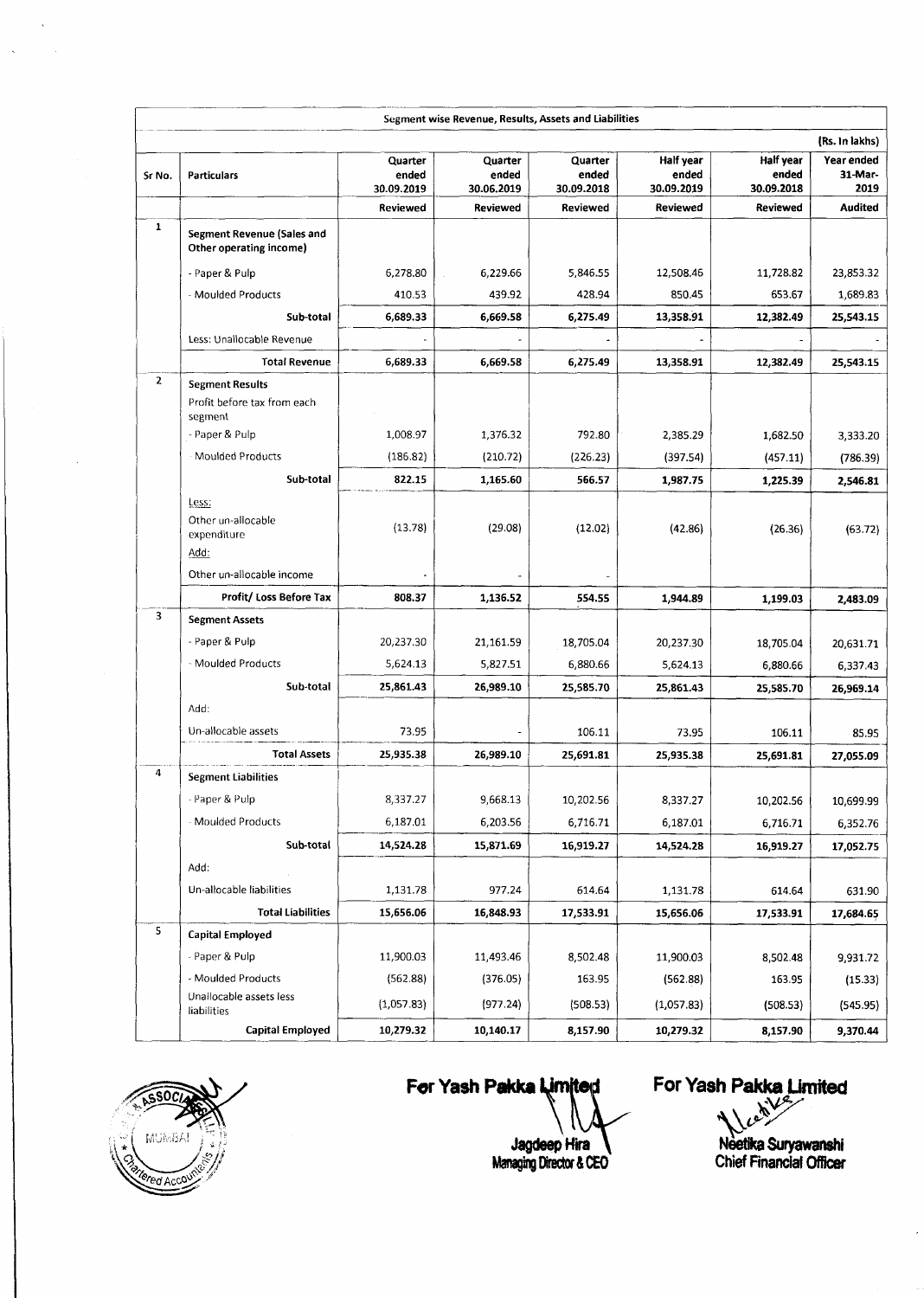|                | STATEMENT OF ASSETS AND EQUITY AND LIABILITY AS AT 30th SEPTEMBER, 2019 |                  |                  |
|----------------|-------------------------------------------------------------------------|------------------|------------------|
|                |                                                                         |                  | (Rs. In lakhs)   |
|                | <b>Particulars</b>                                                      | Reviewed         | <b>Audited</b>   |
|                |                                                                         | As at 30.09.2019 | As at 31.03.2019 |
| $\mathbf{1}$   | <b>Assets</b>                                                           |                  |                  |
|                | <b>Non-current Assets</b>                                               |                  |                  |
|                | (a) Property, plant and equipment                                       | 16,828.79        | 16,720.75        |
|                | (b) Capital work in progress                                            | 207.96           | 10.76            |
|                | (d) Other intangible assets                                             | 49.45            | 60.97            |
|                | (g) Financial Assets                                                    |                  |                  |
|                | (i) Investments                                                         | 0.12             | 0.12             |
|                | (ii) Loans                                                              |                  |                  |
|                | (iii) Other financial assets                                            |                  |                  |
|                | (h) Other non-current assets                                            | 237.94           | 380.94           |
|                | Sub-total                                                               | 17,324.26        | 17,173.54        |
| 2              | <b>Current Assets</b>                                                   |                  |                  |
|                | (a) Inventories                                                         | 4,827.35         | 7,078.63         |
|                | (b) Financial Assets                                                    |                  |                  |
|                | (i) Investments                                                         |                  |                  |
|                | (i) Trade receivables                                                   | 1,830.99         | 1,549.81         |
|                | (ii) Cash and cash equivalents                                          | 361.82           | 13.15            |
|                | (iii) Bank balances other than (iii) above                              | 448.04           | 327.56           |
|                | $(v)$ Loans                                                             |                  |                  |
|                | (iv) Others                                                             | 198.02           | 157.71           |
|                | (c) Current tax assets(net)                                             | 73.95            | 85.95            |
|                | (d) Other current assets                                                | 870.95           | 668.74           |
|                | Sub-total                                                               |                  |                  |
|                |                                                                         | 8,611.12         | 9,881.55         |
|                | <b>Total Assets</b>                                                     | 25,935.38        | 27,055.09        |
|                | <b>Equity and Liabilities</b>                                           |                  |                  |
| 1              | Equity                                                                  |                  |                  |
|                | (a) Equity share capital                                                | 3,524.00         | 3,524.00         |
|                | (b) Other equity                                                        | 6,755.31         | 5,846.43         |
|                | Sub-total                                                               | 10,279.31        | 9,370.43         |
|                | Liabilities                                                             |                  |                  |
| $\overline{2}$ | Non-current liabilities                                                 |                  |                  |
|                | (a) Financial liabilities                                               |                  |                  |
|                | (i) Borrowings                                                          | 5,042.83         | 5,865.43         |
|                | (ii) Other financial liabilities                                        |                  |                  |
|                | (b) Provisions                                                          |                  |                  |
|                | (b) Deferred tax liabilities (net)                                      | 754.34           | 525.78           |
|                | (c) Other non-current liabilities                                       | 2,093.49         | 1,894.80         |
|                | Sub-total                                                               | 7,890.66         | 8,286.01         |
| 3              | <b>Current Liabilities</b>                                              |                  |                  |
|                | (a) Financial liabilities                                               |                  |                  |
|                | (i) Borrowings                                                          | 3,582.26         | 4,519.15         |
|                |                                                                         |                  |                  |



 $\ddot{\phantom{a}}$ 

For Yash Pakka Limited

For Yash Pakka Limited  $\mathcal{V}$ 

JagdeepHka **Managing Director & CEO**

Neetika Suryawanshii **Chief Financial Officer**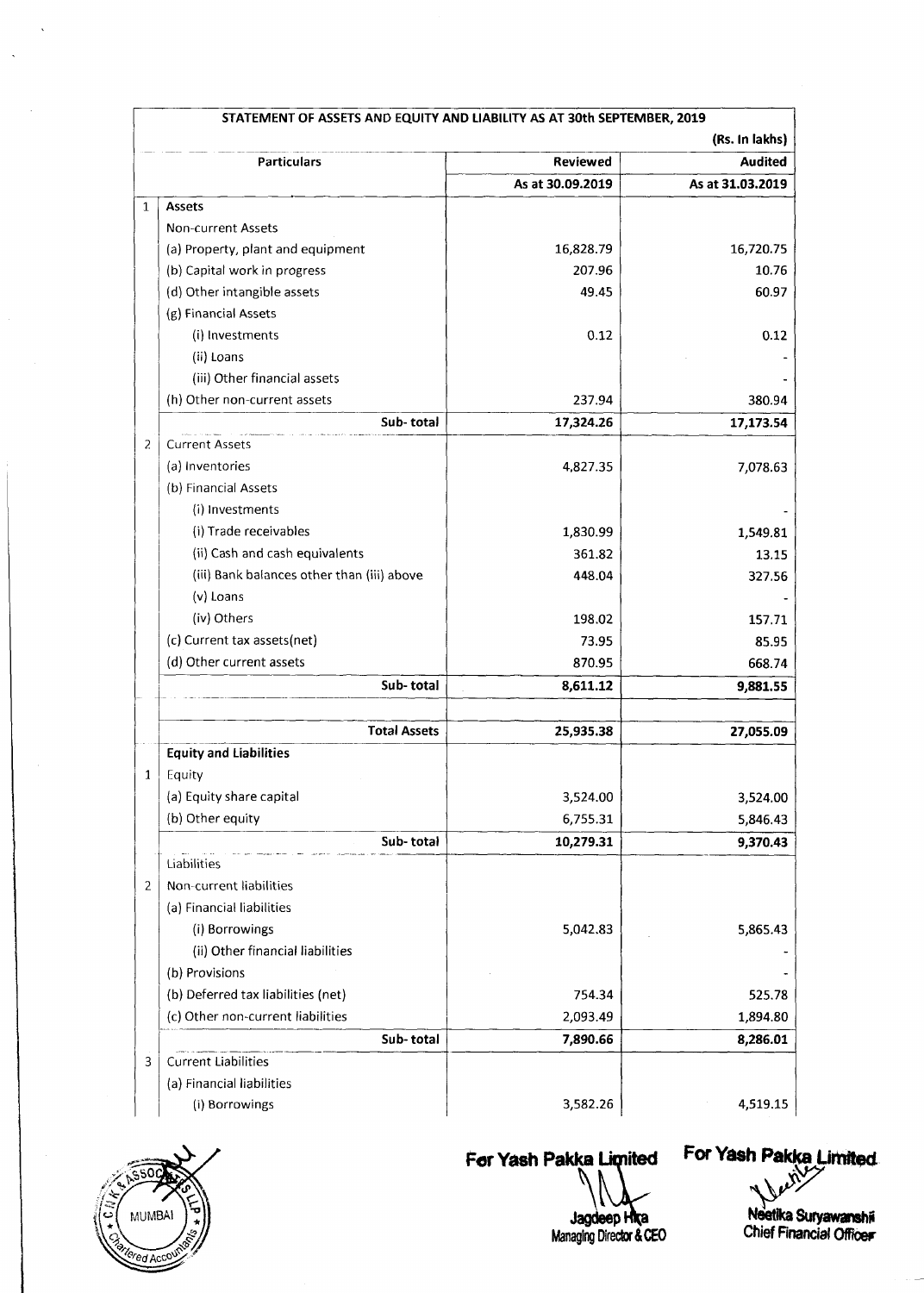| (ii) Trade payables                  |           |           |
|--------------------------------------|-----------|-----------|
| - Due to Micro and Small Enterprises | 4.84      |           |
| - Due to Others                      | 1,186.82  | 1,312.17  |
| (iii) Other financial liabilities    | 1,583.58  | 1,783.17  |
| (b) Other current liabilities        | 567.59    | 1,551.36  |
| (c) Provisions                       | 840.32    | 232.80    |
| Sub-total                            | 7,765.41  | 9.398.65  |
| <b>Total Equity and Liabilities</b>  | 25,935.38 | 27,055.09 |

 $\hat{\boldsymbol{\beta}}$ 



 $\ddot{\phantom{a}}$ 

 $\bar{\mathbf{A}}$ 

# **For YashPakka United**

**\ v** JaodeepHiit JagdeepHin Managing Director & CEO

For Yash Pakka Limited<br> $\sqrt{\frac{\hbar^2}{2}}$ 

 $\lambda$ Neetika Suryawanshi **Chief Financial Officer**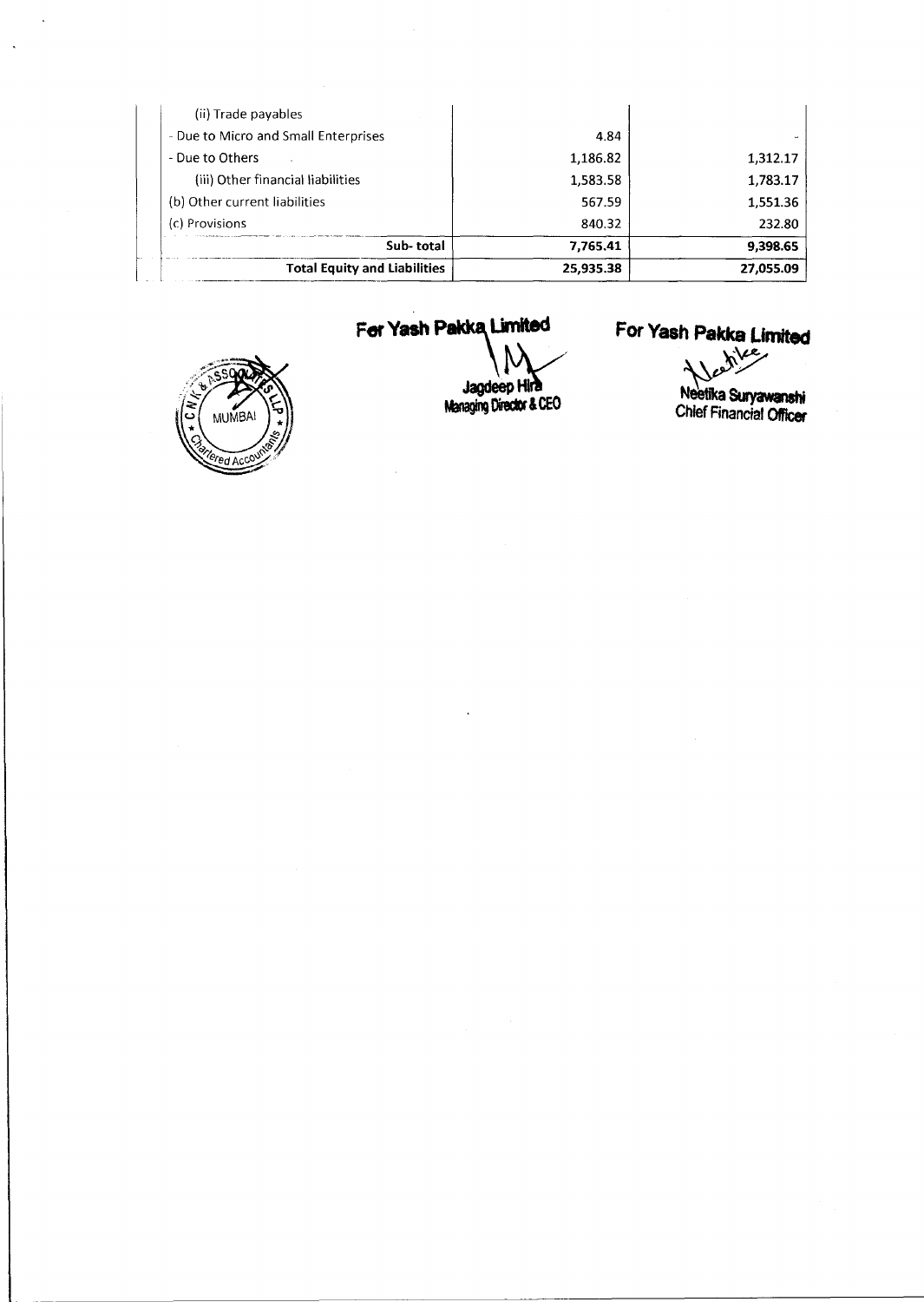|    | (Rs. In lakhs)                                                 |            |             |  |  |
|----|----------------------------------------------------------------|------------|-------------|--|--|
|    | <b>Particulars</b>                                             | 30.09.2019 | 31.03.2019  |  |  |
| А. | <b>CASH FLOW FROM OPERATING ACTIVITIES</b>                     |            |             |  |  |
|    | Net Profit before tax                                          |            |             |  |  |
|    | <b>Adjustments for:</b>                                        | 1,944.89   | 2,483.09    |  |  |
|    | Depreciation and amortization                                  | 464.65     | 870.46      |  |  |
|    | Loss/ (profit) on sale of property, plant and equipment        | 3.84       | 14.84       |  |  |
|    | Interest income                                                | (67.63)    | (82.47)     |  |  |
|    | Finance cost                                                   | 656.94     | 1,501.17    |  |  |
|    | Remeasurement of net defined benefit plans                     | (47.93)    | (9.97)      |  |  |
|    | Net (gain) / loss on foreign exchange fluctuation              | 9.36       | 78.07       |  |  |
|    | Net (gain)/ loss on investments measured at fair value through |            |             |  |  |
|    | Profit and Loss                                                | 0.01       | (0.07)      |  |  |
|    | Operating profit before working capital changes                | 2,964.13   | 4,855.12    |  |  |
|    | Changes in working capital:                                    |            |             |  |  |
|    | Adjustment for (increase)/decrease in operating assets         |            |             |  |  |
|    | (Increase)/ decrease in trade receivables                      | (281.18)   | (79.56)     |  |  |
|    | (Increase)/ decrease in inventories                            | 2,251.28   | 203.73      |  |  |
|    | (Increase)/ decrease in other financial assets                 | (40.31)    | (64.06)     |  |  |
|    | (Increase)/ decrease in other assets                           | (196.58)   | 437.94      |  |  |
|    | Adjustment for increase/(decrease) in operating liabilities    |            |             |  |  |
|    | Increase/ (decrease) in trade payables                         | (120.50)   | (403.43)    |  |  |
|    | Increase/ (decrease) in other financial liabilities            | 77.50      | 44.41       |  |  |
|    | Increase/ (decrease) in other liabilities                      | (1,013.54) | 695.40      |  |  |
|    | Increase/ (decrease) in provisions                             | 607.52     | 0.45        |  |  |
|    | Cash generated from operations                                 | 4,248.32   | 5,690.00    |  |  |
|    | Income taxes refunded / (paid), net                            | (322.68)   | (609.59)    |  |  |
|    | Net cash generated from operating activities                   | 3,925.64   | 5,080.41    |  |  |
| В. | <b>CASH FLOW FROM INVESTING ACTIVITIES</b>                     |            |             |  |  |
|    | Purchase of property, plant and equipment, intangible assets   |            |             |  |  |
|    | (including capital work in progress)                           | (679.51)   | (1,555.76)  |  |  |
|    | Proceeds from sale of property, plant and equipment            | 6.00       | 18.51       |  |  |
|    | Interest received                                              | 67.63      | 82.47       |  |  |
|    | Other bank balances (margin money)                             | (120.48)   | (87.39)     |  |  |
|    |                                                                | (726.36)   | (1, 542.17) |  |  |
|    | <b>CASH FLOW FROM FINANCING ACTIVITIES</b>                     |            |             |  |  |
|    | Increase/ (decrease) in long-term borrowings                   | (822.60)   | (1,299.73)  |  |  |
|    | Increase/ (decrease) in short-term borrowings                  | (936.89)   | (665.86)    |  |  |
|    | Issuance of equity shares                                      |            |             |  |  |
|    | Premium on Security                                            |            |             |  |  |
|    | Money received against warrant                                 |            |             |  |  |
| C. | Net cash (used in) / generated from investing activities       |            |             |  |  |

### **Statem ent of Cash Flows for the half year ended 30th September, 2019**



 $\ddot{\phantom{0}}$ 

For Yash Pakka Limited

For Yash Pakka Limited

Ni **Chief Rnancial Officer**

Jagdeep Hira **Managing Director & CEO**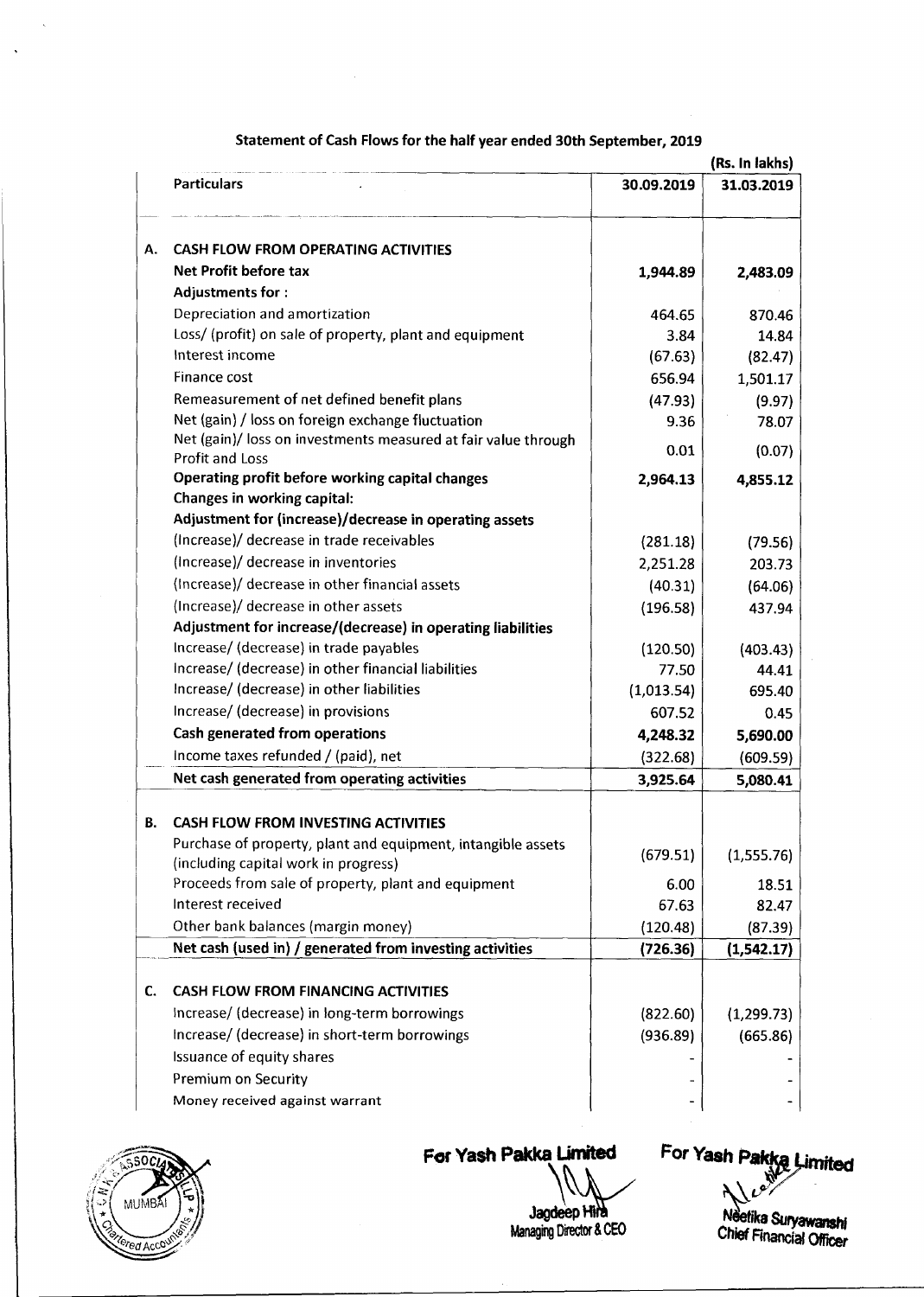| Finance costs paid                                                   | (656.94)   | (1,501.17) |
|----------------------------------------------------------------------|------------|------------|
| <b>Exchange Fluctuation</b>                                          | (9.36)     | (78.07)    |
| Dividend Paid to Equity Shareholders of the Company                  | (352.39)   |            |
| Dividend Tax                                                         | (72.44)    |            |
| Net cash used in financing activities                                | (2,850.62) | (3,544.83) |
| INCREASE / (DECREASE) IN CASH AND CASH EQUIVALENTS                   | 348.67     | (6.59)     |
| Cash and cash equivalents at the beginning of the year               | 13.15      | 19.74      |
| Cash and cash equivalents at the end of the year (refer note<br>4(c) | 361.82     | 13.15      |

#### **Notes:**

- 1. The Company is engaged in the following business segments: - Paper & Pulp
	- Moulded (Tableware) Products"
- 2. Segments have been identified taking into account the nature of activities and nature of risks and returns.
- 3. There are no inter-unit segment transfers.

**Notes:**

- 1. The above results have been prepared in accordance with Indian Accounting Standards ('Ind AS') notified under Section 133 of the Companies Act, 2013, read together with the Companies (Indian Accounting Standard) Rules, 2015 (as amended).
- 2. The Company has adopted Ind As  $116$  Leases' w.e.f.  $1<sup>st</sup>$  April, 2019. The adoption of standard did not have any material impact to the financial results of the Company.
- 3. Figures for the previous period are re-classified/ re-arranged/ re-grouped, wherever necessary, to correspond with the current period's classification and disclosures.
- 4. The above Unaudited financial results have been reviewed by the Audit Committee on  $8<sup>th</sup>$ November, 2019 and approved by the Board of Directors at their meetings held on  $9<sup>th</sup>$ November, 2019.
- 5. The results for the quarter ended  $30<sup>th</sup>$  September, 2019 are available on the Company's Website at www.yashpakka.com and BSE Limited website at www.bseindia.com.



For Yash Pakka Limited

Neetika Suryawanshi Chief Financial Officer

*for* **Yash Pakka Limited** Jagdeep Hira Managing Director & CEO **DIN:** 07639849